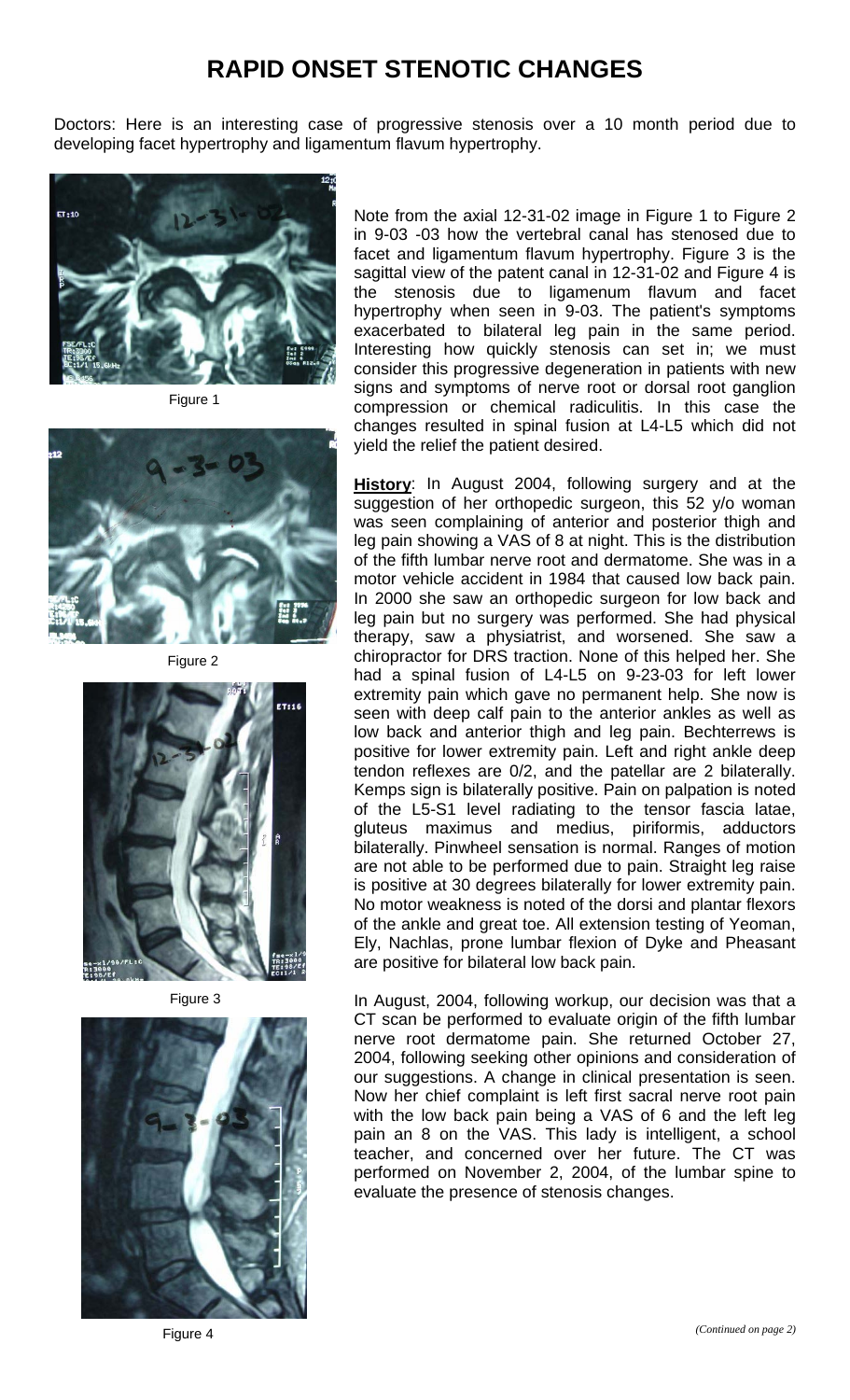

Figure 5



Figure 6



Figure 7

Figure 5 is the axial CT image at the L4-L5 level showing the decompressive laminectomy and Figure 6 shows the L5-S1 herniated left disc causing stenosis of the lateral recess and osseoligamentous canal which could compress the fifth lumbar nerve dorsal root ganglion. Figure 7 is the L3-L4 disc level showing broad based disc bulging that narrows the sagittal diameter of both the vertebral and lateral recess ossligamentous canals bilaterally without focal herniation or stenosis. I need to point out that the radiologist who read this CT scan read it as normal, with the fusion at L4-L5 and no sign of stenosis or disc herniation or stenosis. I offer to you if the L5-S1 disc appears normal. Always read your patient's MRI in addition to the radiologist's report.

Treatment was given consisting of protocol I long y axis decompression adjusting of the L5-S1 disc followed by positive galvanic current and ice for 12 minutes to relieve edema and sedate inflammed nerve tissue at L5-S1 on the left side. Gentle home active exercises of knee chest, abdominal tightening and slow gentle hamstring stretching is instituted. Treatment frequency was three times a week for four to six weeks with reexamination and new treatment plan and goals to be set. She is told that 50% relief of her pain would be a good clinical outcome.

The first adjustment on October 27, 2004, increased her lower extremity pain. The second visit resulted in no change in her pain. The third visit resulted in centralization of the left lower extremity pain to the knee with low back pain. On the fourth visit she stated she had diminished low back pain and less left hip and thigh pain. On the fifth visit she feels so good she missed an appointment. We discussed compliance, and she was started on Discat Plus which is chondroitin and glucosamine sulfate and also on non phosphorous calcium citrate with hydrochloric acid. On November 10, the sixth visit, she had no leg or hip pain, only low back pain. She is treated with Protocol I, and the electrical stimulation is galvanic current into the L5-S1 disc and nerve root for 10 minutes followed by tetanizing currents to the L5-S1 paravertebral level and the left sciatic nerve at the sciatic notch. Ice is applied with the electrical stimulation. In six Cox® decompression adjustments with therapy, the left leg and low back pain was relieved.

On November 11, 2004, right lower extremity pain with a VAS score of 7 and low back pain is presented. She is treated with decompression long y axis decompression, but the right L5-S1 level is treated with electrical stimulation. Five days later there is 50% relief of the leg pain which is now centralized to the low back and right hip. Bilateral anterior thigh pain to the knees is a complaint. L3- L4 is also decompression adjusted with protocol I. On November 19, 2004, the right lower extremity pain returned which is called a minor aggravation. On November 23 the right lower extremity pain returns in the left fifth dermatome distribution to the dorsum of the foot and great toe. On November 24, 2004, the right leg pain is gone and the left hip hurts but is minor pain. On November 26, 2004, both right and left lower extremity pain returns at a VAS of 6. On November 29, 2004, the low back pain is 30% reduced, left lower extremity pain 35% reduced and the right leg pain 50% reduced. The pain does not extend below the knees and is centralizing. On December 1, 2004, the pain is only in the right lumbar spine and is sharp pain. On December 3, 2004, the right lower extremity pain is 9+ on VAS. On December 6, 2004, the pain in the right leg is a 5-6 VAS and on December 8, 2004, is decreasing in the right lower extremity. On December 10, 2004, she complains only of low back and right hip pain of VAS 6-7. On December 13, 2004, she complains of increased right lower extremity pain and left hip pain of a VAS 6-7. On December 15, 2004, the low back pain and right leg pain is a VAS 6. On December 16, 2004, she asks about an epidural steroid injection because her friend has gotten relief from one. It was agreed that she could do that. She does acknowledge relief of her leg